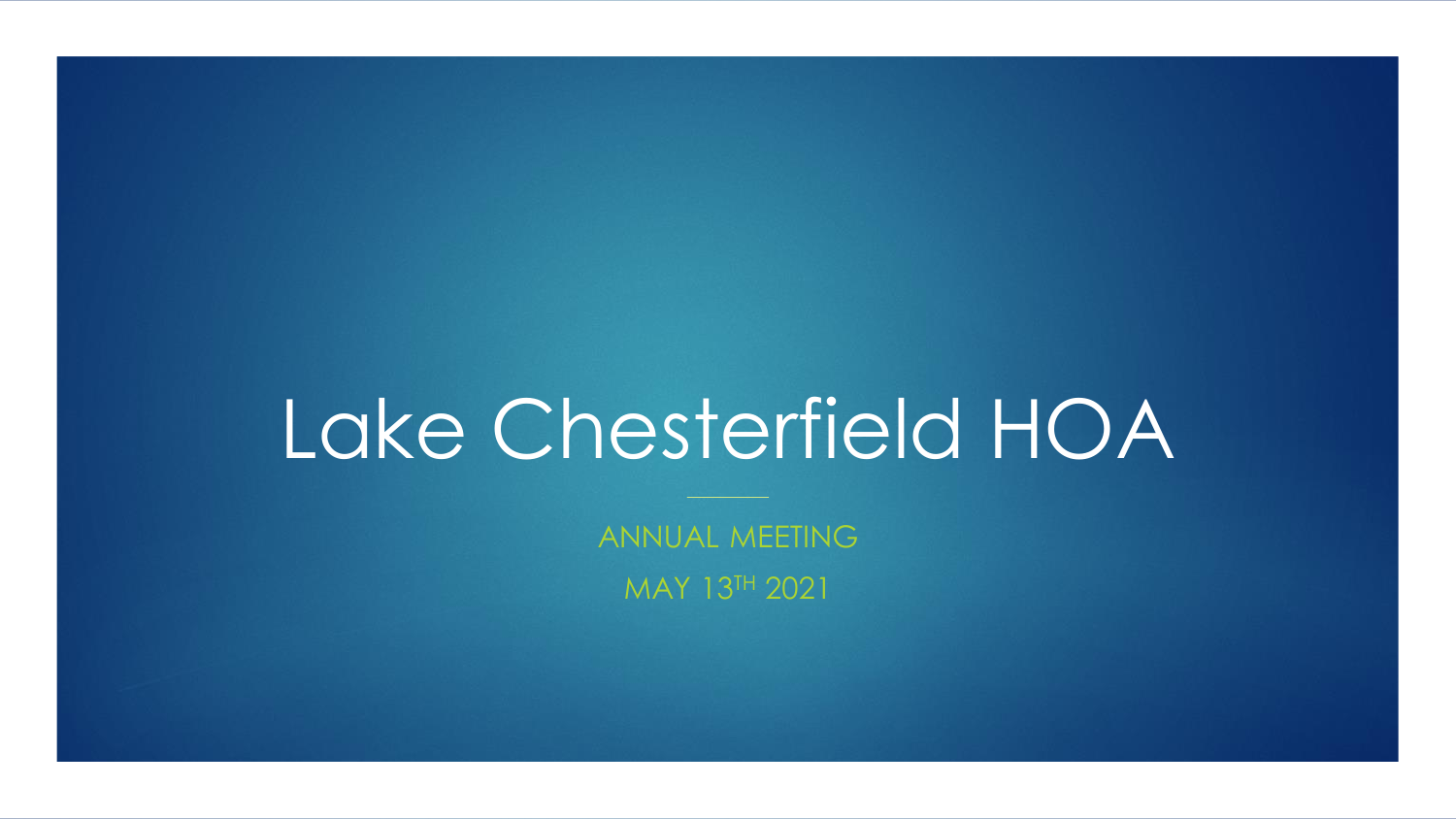## LCHOA Board

- **AMANDA PERRY - CHAIR, B.O.T. PHASE 1**
- **PEN POSITION B.O.T. PHASE 1**
- **NATHAN HOPPER - B.O.T. PHASE 2**
- **JANA FLYNN - B.O.T. PHASE 2**
- **GREGORY DAVIS - B.O.T. PHASE 3**
- **JEANNE FLOWERS - SECRETARY, B.O.T. PHASE 3**
- **JOYCE DELVECCHIO - B.O.T. PHASE 4**
- **BOB KRAMER - VICE CHAIR, B.O.T. PHASE 4**
- **BRAD LYPE-BARKER - B.O.T. PHASE 5**
- **CRAIG BOLING - B.O.T. PHASE 5**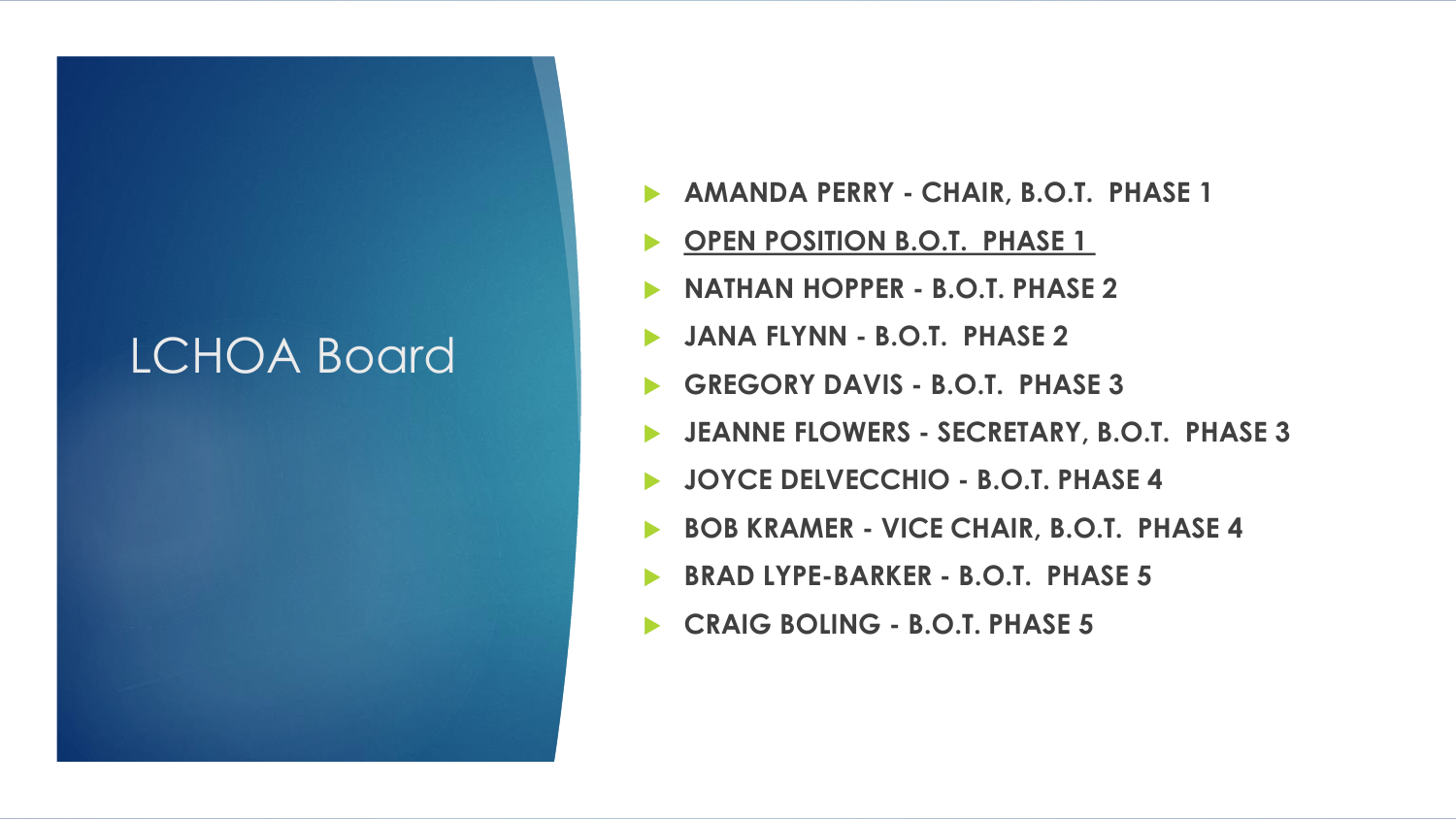### Legal **Committee**

**Committee Members: Jana Flynn, Joyce Del Vecchio CoChairs: Jana Flynn & Joyce Del Vecchio**

- **1. Why is this necessary?**
- **2. What does it mean?**
- **▶ 3. How am I (homeowner) affected?**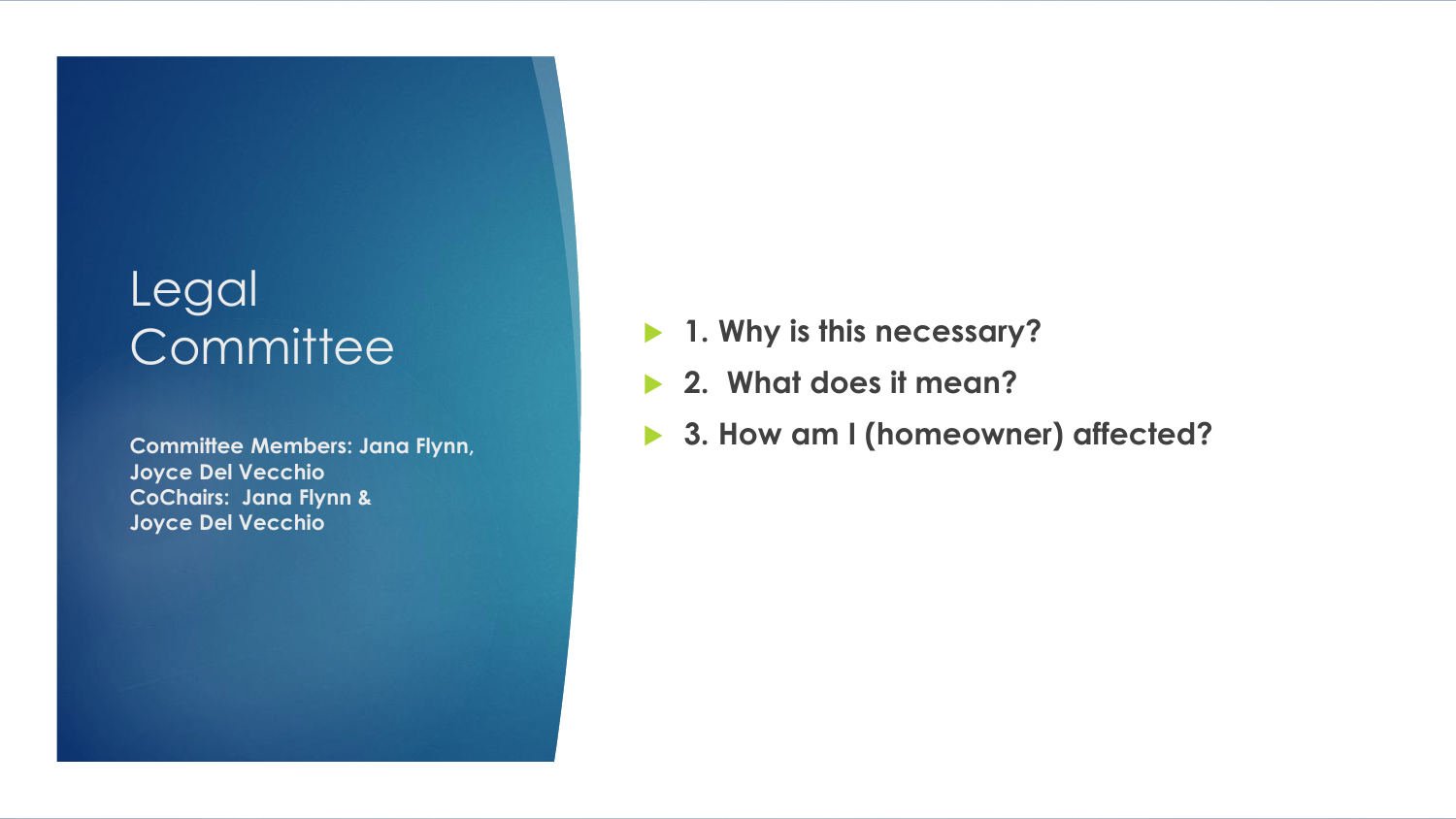## HOA Hierarchy

### **Resolutions, Rules, Policies, Procedures Tier 4**

 **Help enforce & clarify the rules outlined within the Indentures & are in addition to & more specific than the Indentures. The Board has the authority to adopt or alter rules & does not need a vote of the Owners. We are not altering these with this vote.**

**Bylaws Tier 3**

- **Governs how the HOA operates & regulates Board procedures. It holds the Board accountable & is only amended by a vote of the Owners.**
- **Indentures or Declaration of CC&R's Tier 2**
- **Establishes the authority of the association, declares deed restrictions on the property, & outlines the rights & responsibilities of Owners & the Board: property & ownership rights. It contains general architectural standards for the community & allows for more specific rules to be established in Tier 4.It is amended by a vote of the Owners.**

**Federal, State, Municipal Law Tier 1**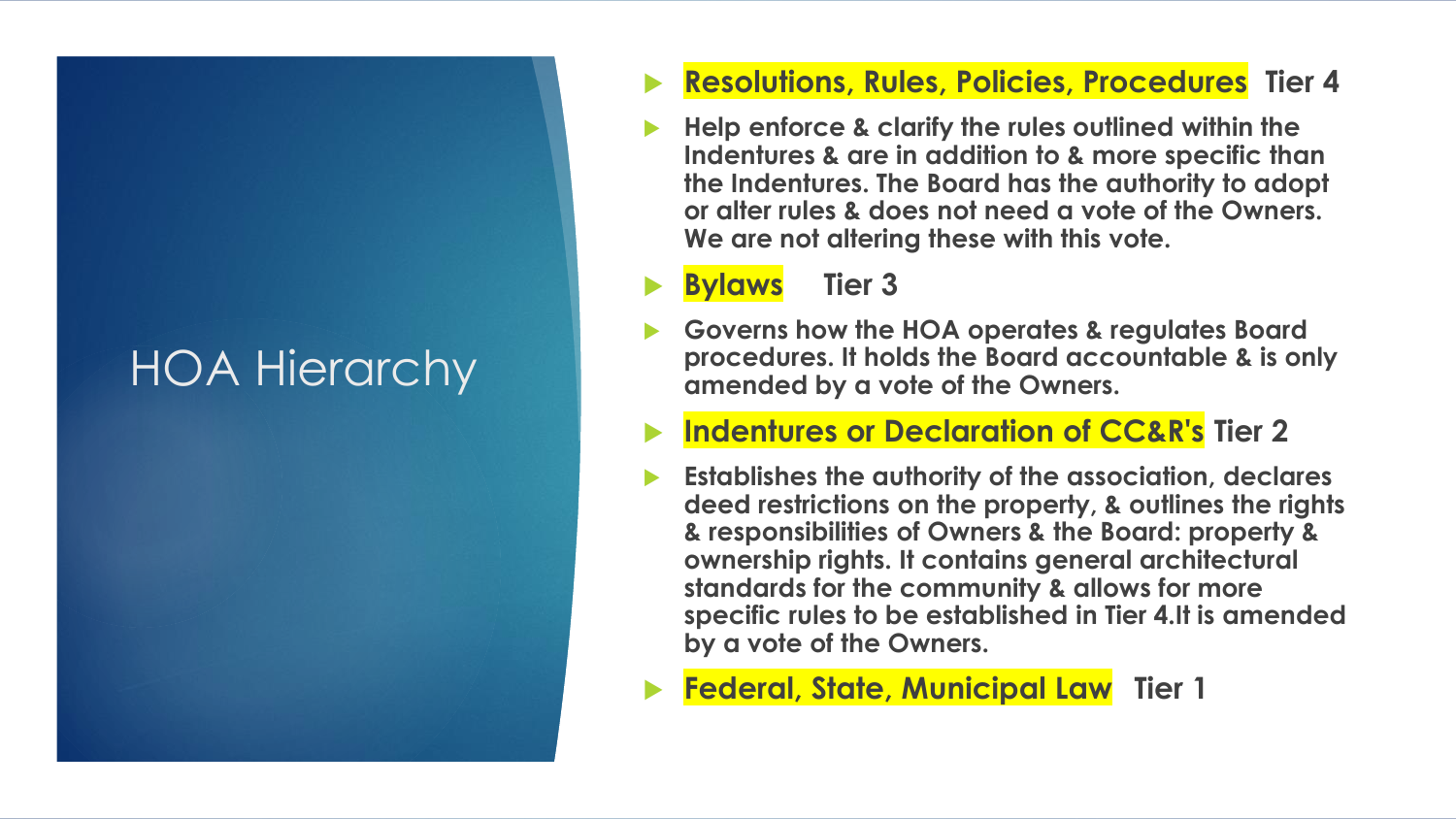### Next Steps

- **1. Declarations are available on Lake Chesterfield website (lchoa.org)**
- **2. Ask questions in person on May 19, May 26 or May 27 from 4 – 8 p.m.**
	- **Sign up for new pool access pass at the same time.**
- **3. Send questions electronically from website.**
- **4. Vote to Accept or Reject the new Declarations. The vote "accepts" or "rejects" the entire document. The ballot can be placed in the mailbox on the front of the Clubhouse.**
- **The ballot can be printed from the website or a hard copy is available in the Clubhouse.**
- **451 "Accept" votes are needed for the new Declaration to be approved.**
- **Please vote by June 4.**
- **Questions??**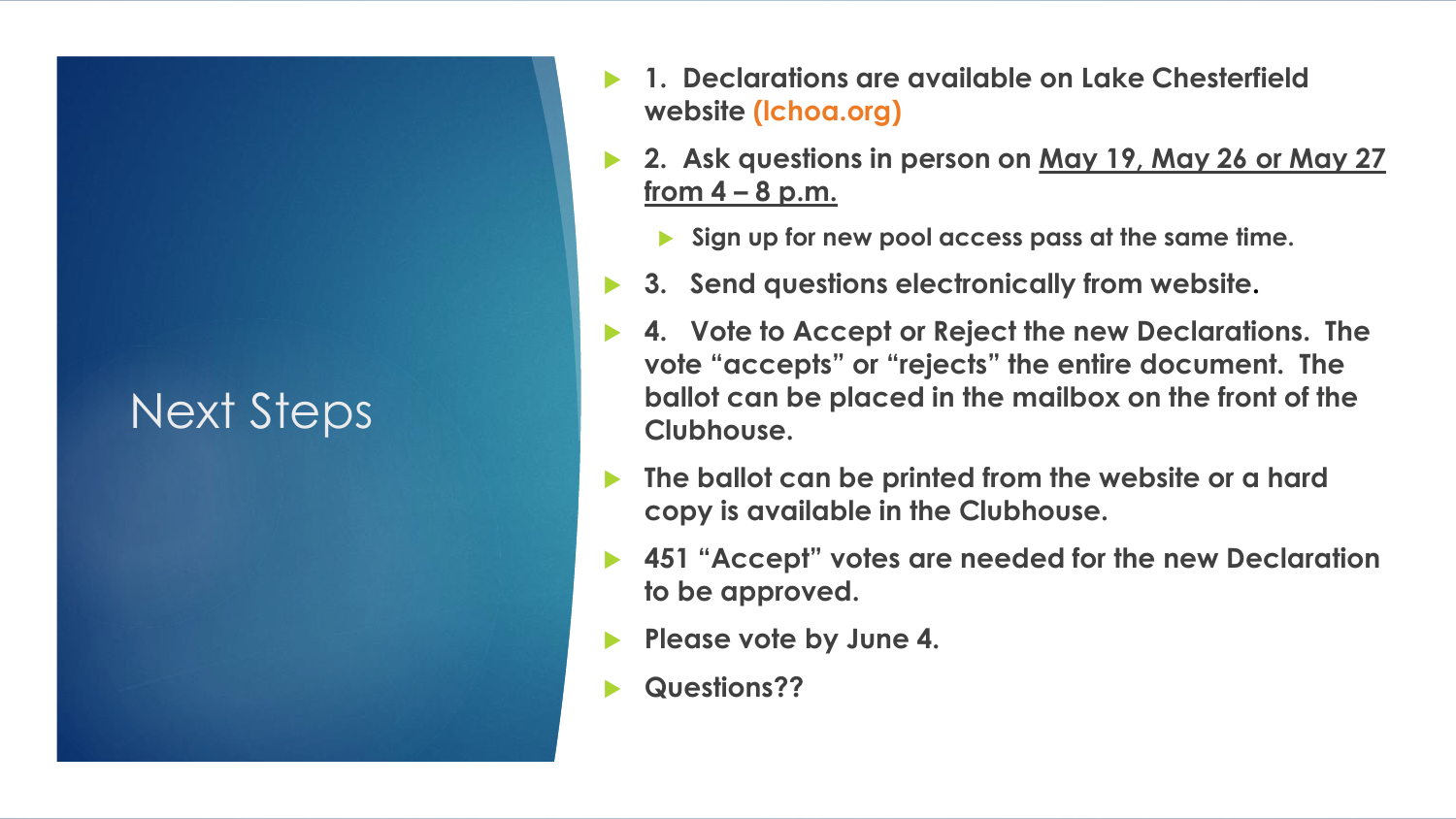### Pool Committee

**Committee Members: Chair: Jana Flynn Members: Amanda Perry**

### **2020 Project Summary**

- **Replacements** 
	- **Dimeshightary Company in Amazon Property** Original pump/motor/lint pot of the family pool
	- **D** On-deck vacuum system
	- Pool lights & original fixtures in the family & adult pools
	- **Flagpole & flag**
	- **Back-wash pit**
	- Installed new depth numbers
	- ▶ 64 pool-cover anchors
- **Maintenance** 
	- Recalked all three pools
	- Descaled the stainless-steel sides of the adult pool
	- Painted the end-wall targets in the family pool
	- Fixed the outdoor faucet
	- Power washed all concrete surfaces & retaining walls
	- Sealed the concrete on the back deck & around the baby pool with cool decking that reduces the temperature of the deck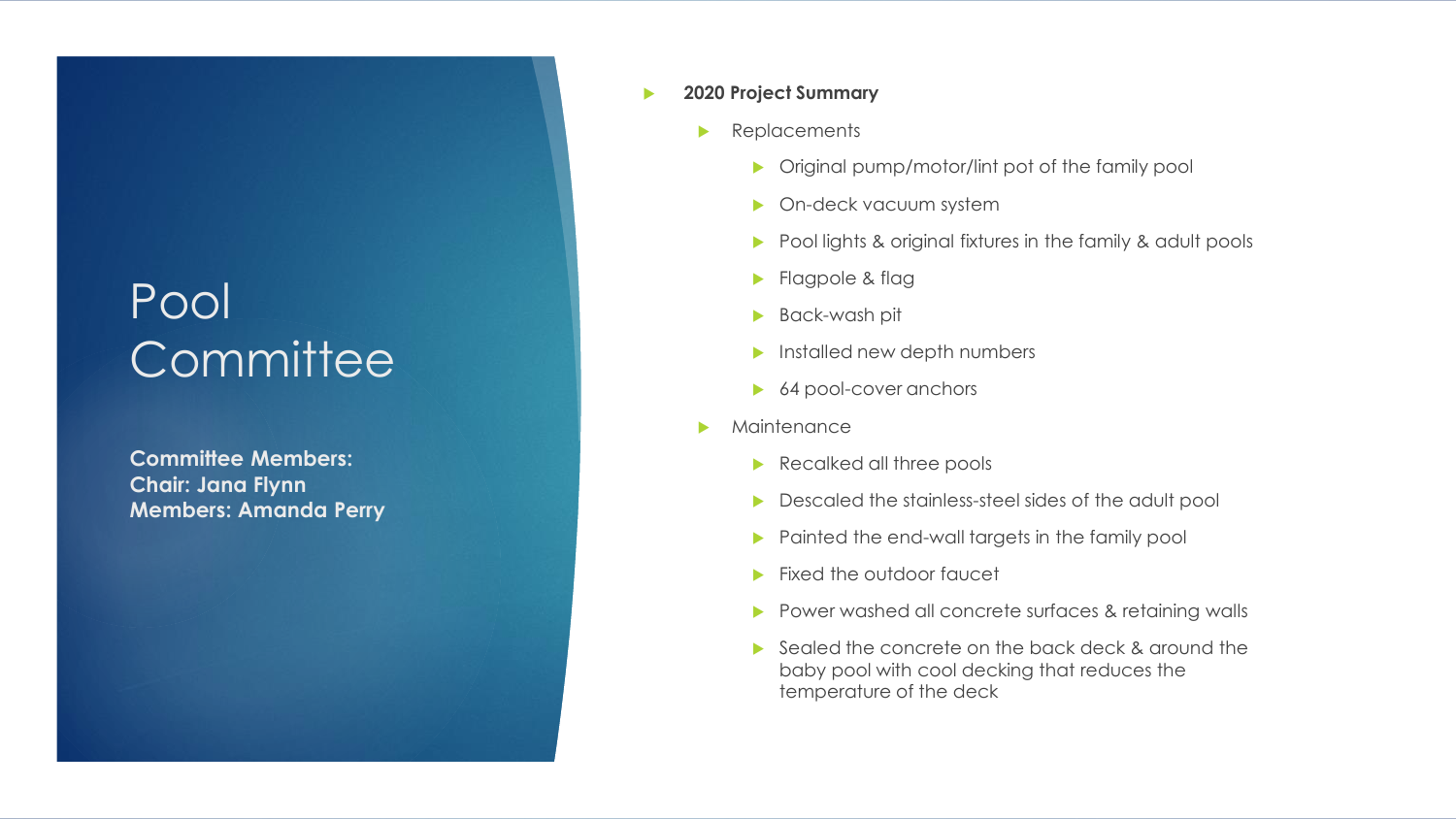## **Architectural Controls Committee**

**Committee Members: Chair: Craig Boling Members: Nate Hopper**

- (Major Exterior Alterations Approvals)
	- Decks
- Fences
	- Air Conditions / Heat Pumps
	- Alternative Energy
	- Driveways and Patios
	- Doors and Windows
	- Garage Doors
	- Painting (Exterior)
	- Swimming Pools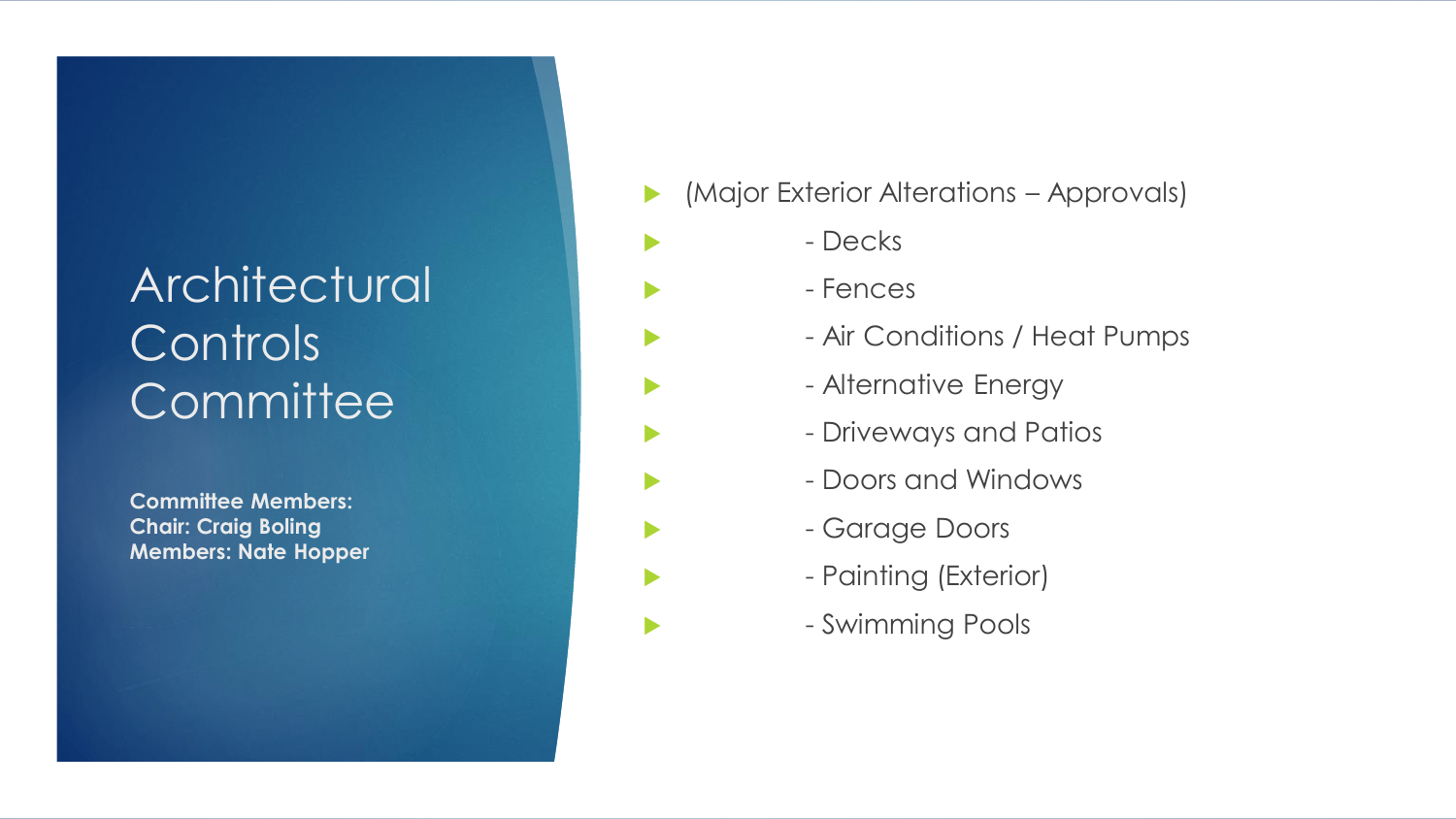## **Finance Committee**

**Committee Members: Chair: Gregory Davis Members: Chris Schepis, Jeanne Flowers**

General Update

**Transition to new book keeping service**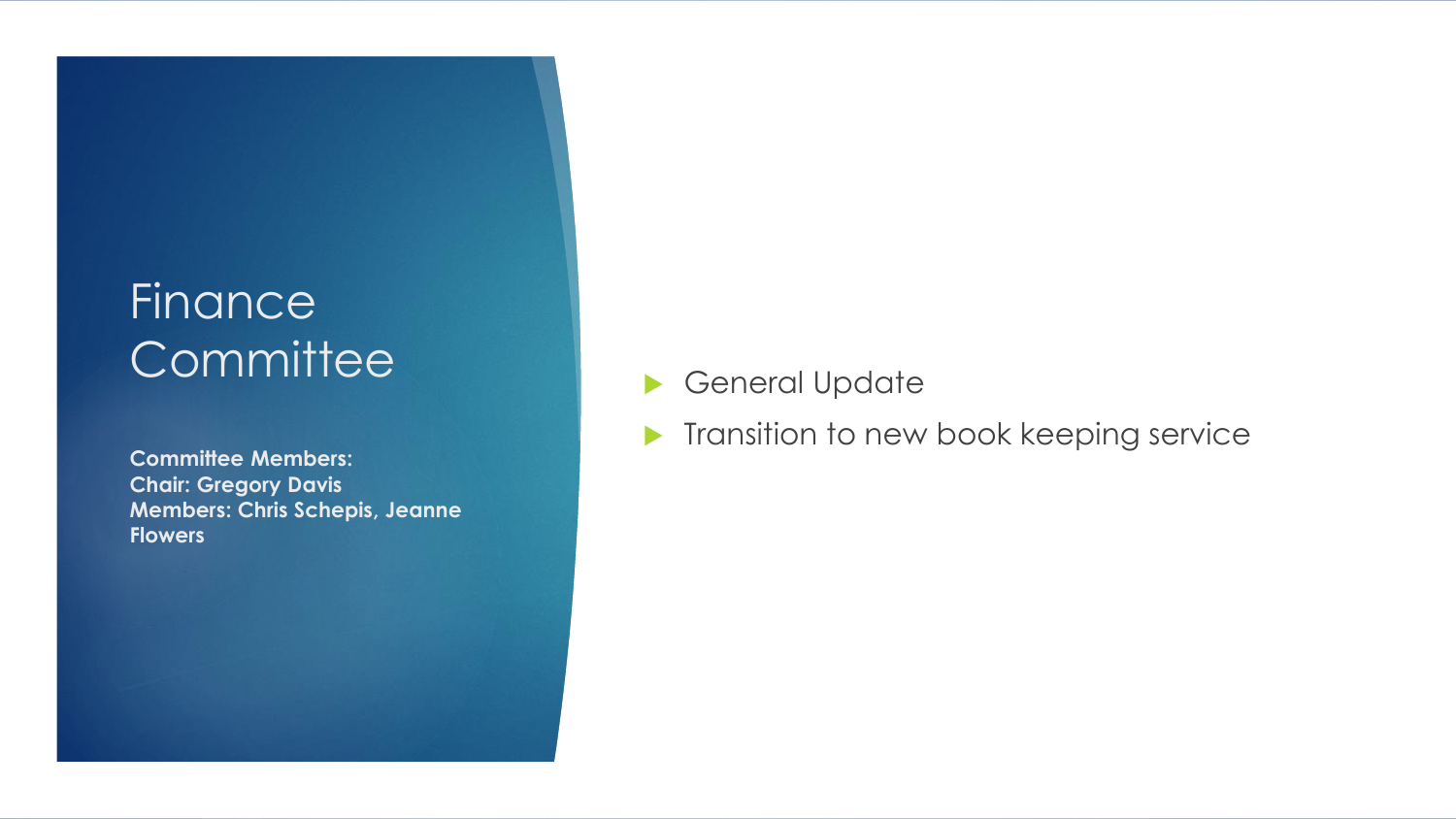## Marina Club **Committee**

### **Committee Members: Chair:** Brad Lype-Barker Members: Amanda Perry, Sam Hoene, Hayley Hopper

### ▶ 2020 Project Summary

- Clubhouse Exterior Updates
	- New Siding at no cost to the residents
	- New Low Maintenance Decks
	- New exit stairs
	- ▶ New rotunda door
	- New lower-level doors
- Clubhouse Interior Updates:
	- **New paint**
	- New LED lighting (Ameren subsidized)
	- New technology with a cost savings!
	- New flooring
	- New furnishings
	- New bar appliances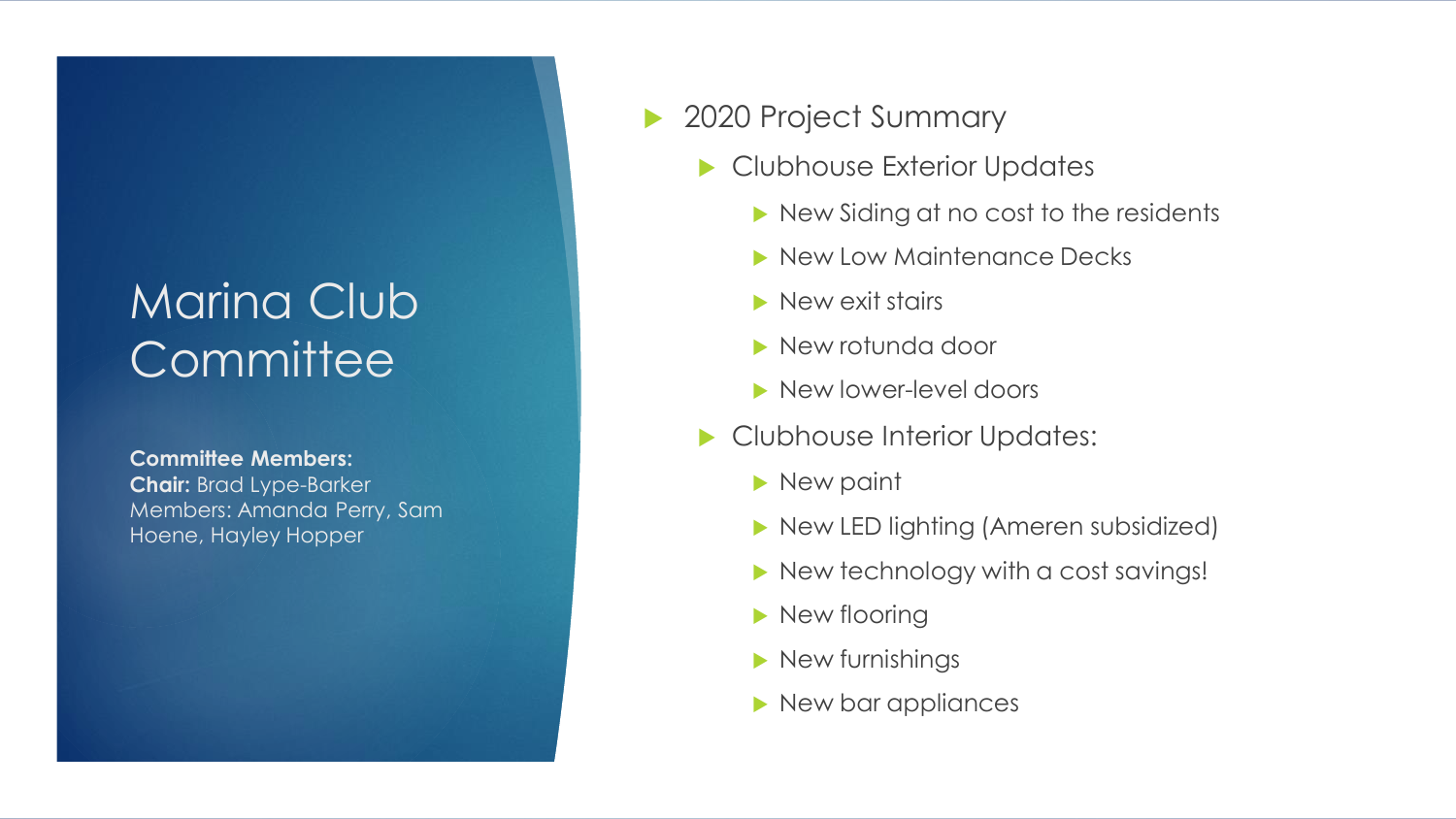## 2020 Updates



### Clubhouse Siding | Clubhouse Deck | Clubhouse Flooring



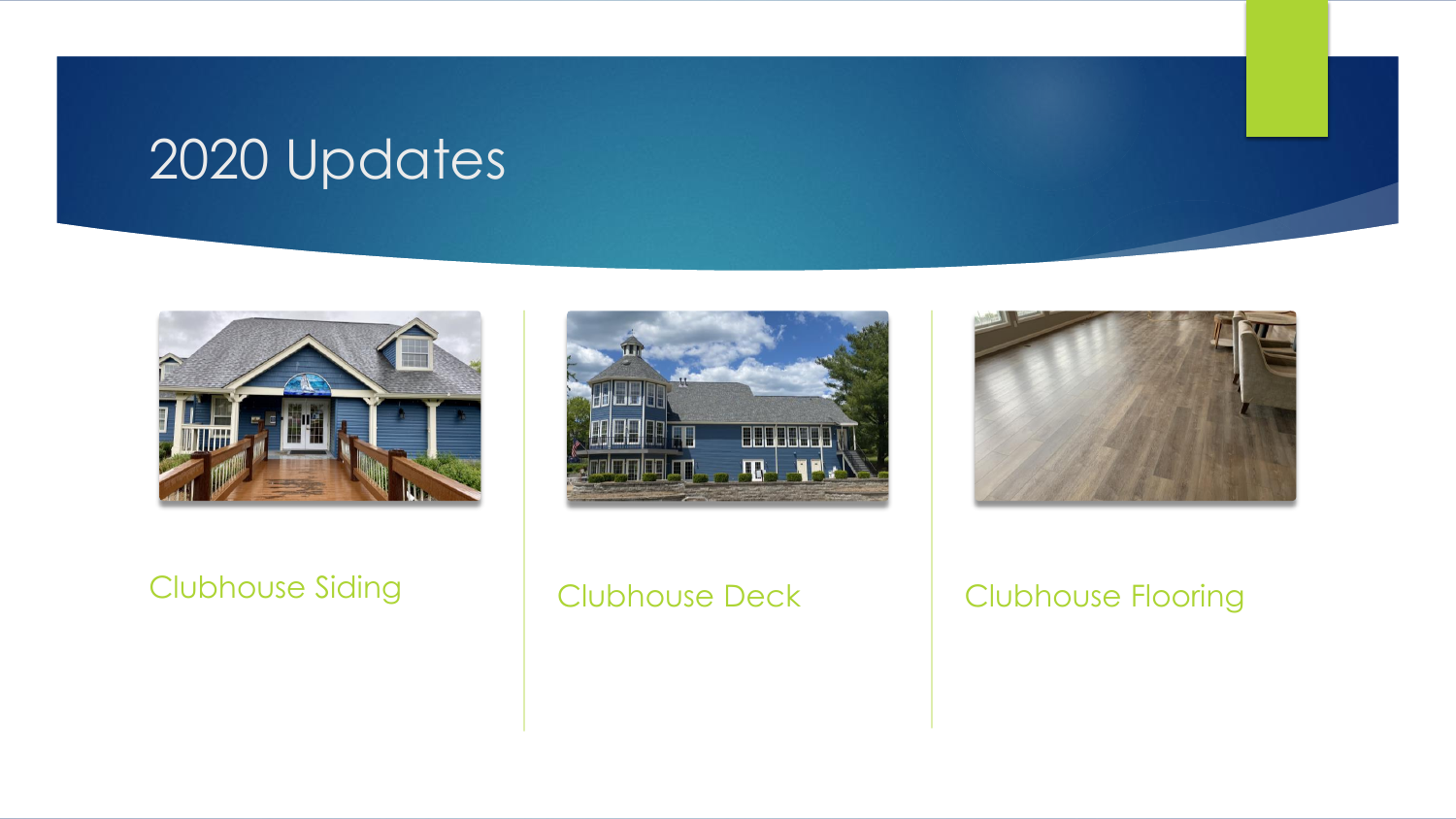## 2020 Updates





### Bar Appliances | Clubhouse Furniture

With more updates to come throughout 2021!



### New Technology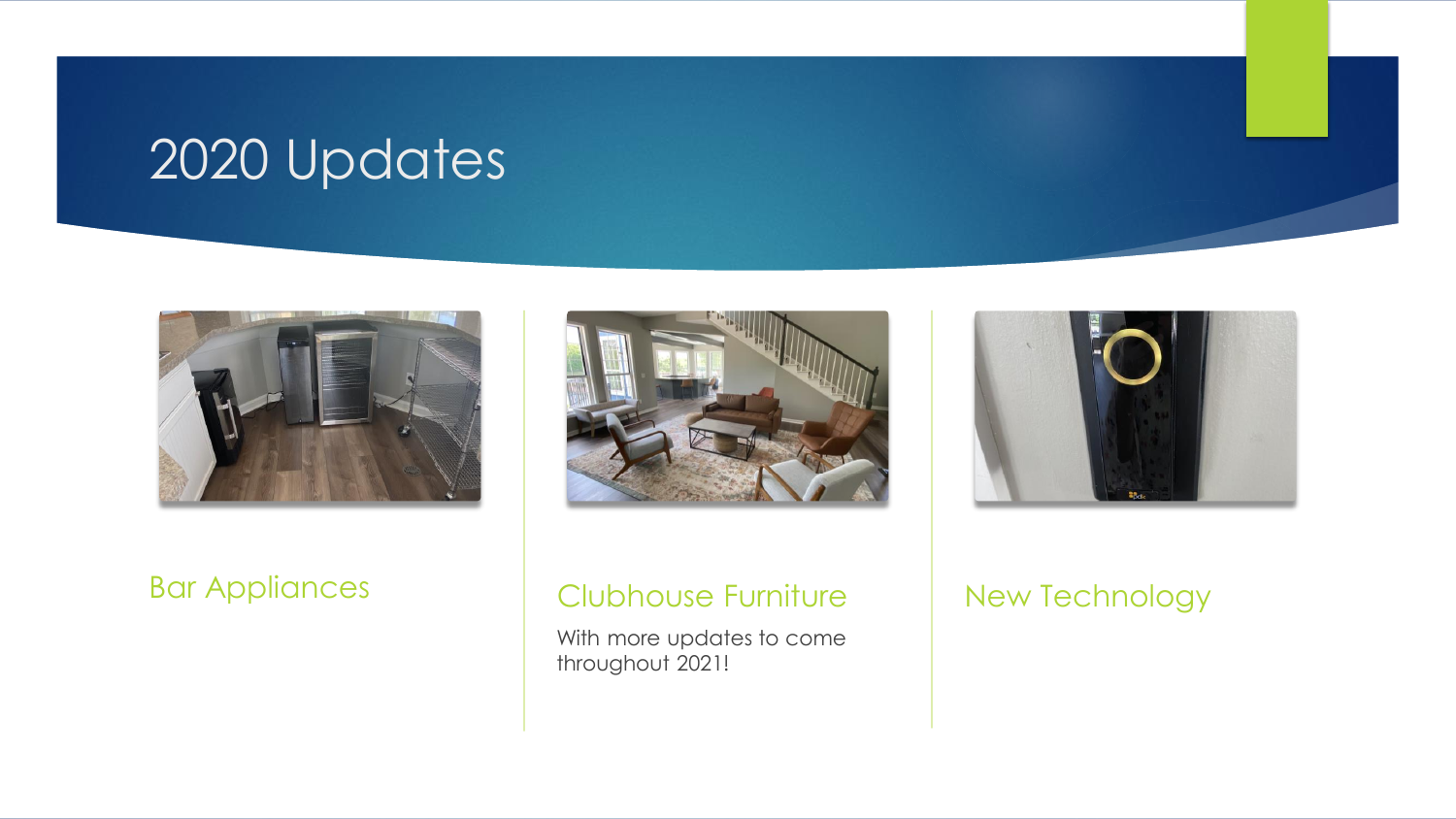## Marina Club **Committee**

**Committee Members: Chair:** Brad Lype -Barker Members: Amanda Perry, Sam Hoene, Hayley Hopper

### 2021 Project Plan

- **Interior Updates Continued** 
	- Re-Felting and leveling the pool table
	- Kids play area downstairs
	- Youth TV and Gaming area downstairs
	- ▶ Small Kitchen refresh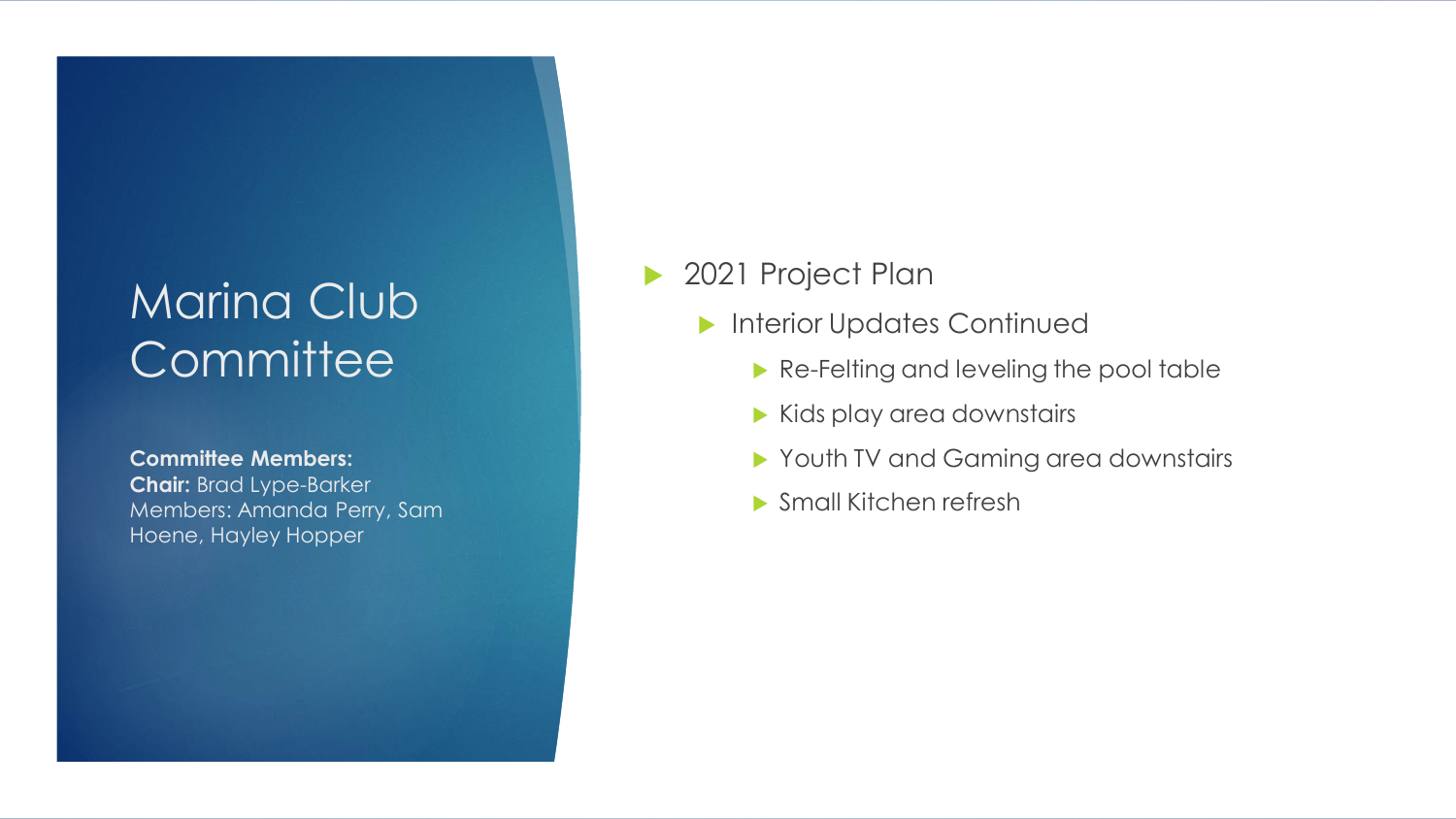## Grounds **Committee**

**Committee Members: Chair: Bob Kramer Members: Susan Eisenberg**

- ▶ 2020 Projects Summary
	- Clubhouse Parking Lot Repaved
	- ▶ Over 40 new trees planted
	- **Lighthouse Roof Replaced**
	- Ash Trees treated for Ash Borer Disease
	- **Pickleball added to Tennis Courts**
- ▶ 2021 Projects
	- ▶ New Basketball Court (Completion May)
	- ▶ Walking Path far side, widening and repaved (Sumer 2021)
	- Add drainage to far side walking path (Summer 2021)
	- ▶ Walking Path behind Condo's partial replacement, cracks filled , sealed (Summer 2021)
	- ▶ 40 new trees planted (Spring 2021)
	- **Lighthouse and Clubhouse Signs Painting** (Summer 2021)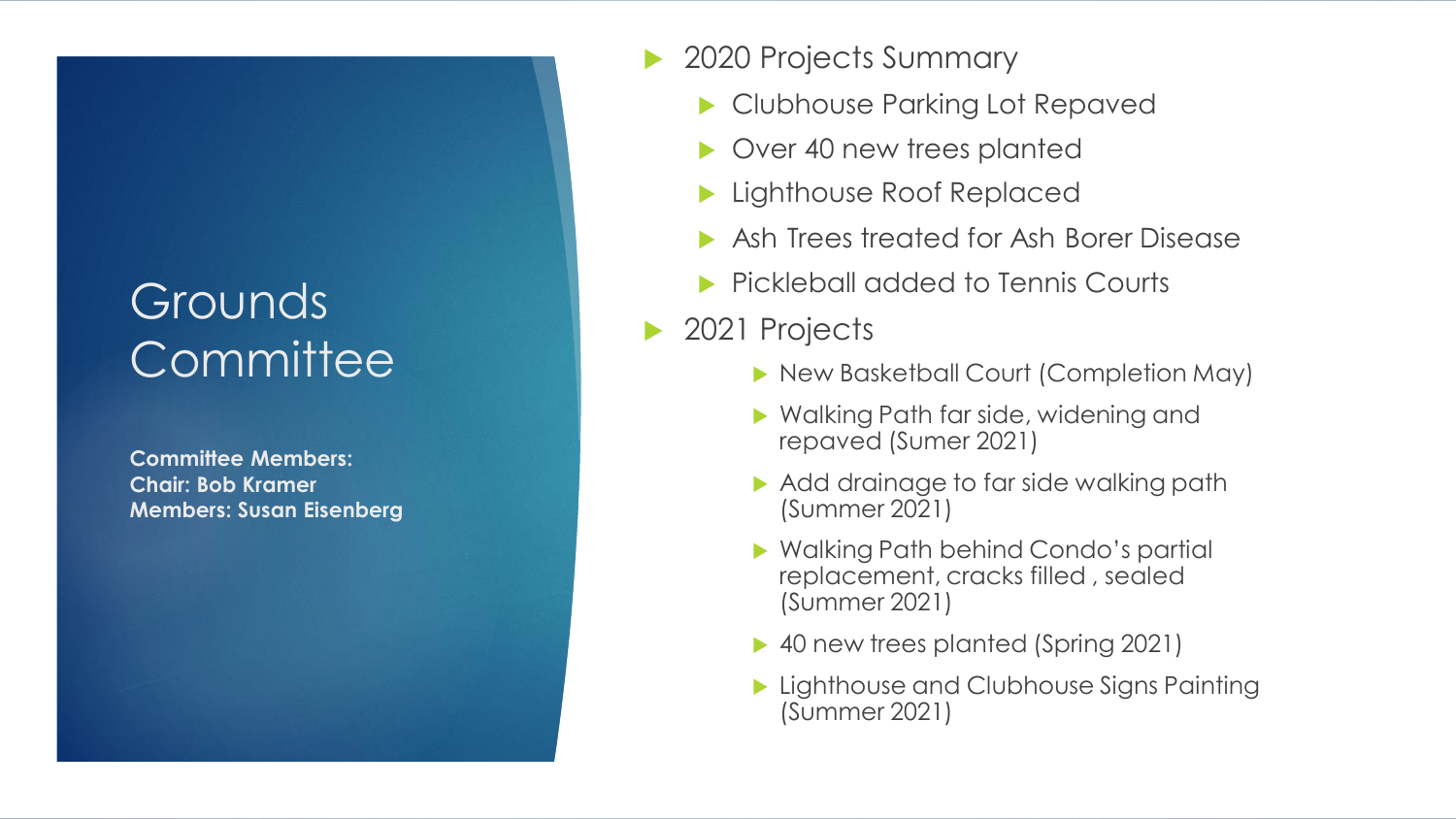## **Lake Committee**

**Committee Members: Chair: Bob Kramer (Interim) Members: Craig Boling Steve Krumrey Pat Ward George Lindh**

### ▶ 2020 update

- **Big Lake Hydro-Raked**
- **Investigating costs to dredge portions of** upper and Big lake
- Researching options to repair Big Lake
	- ▶ Continue Bentonite layer
	- **Liner/Membrane**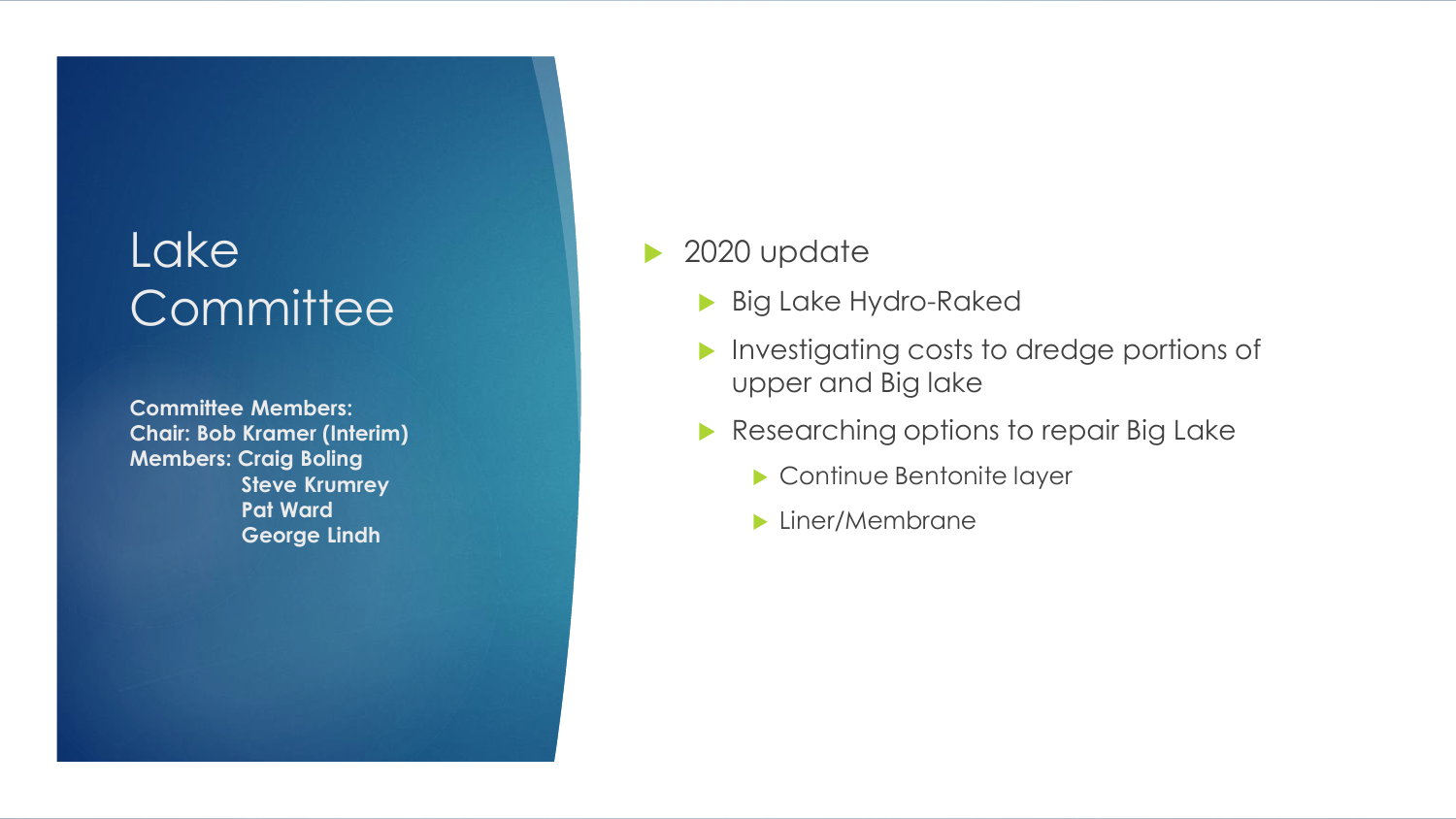## Social **Committee**

**Committee Members: Chair: Jeanne Flowers Members: Joyce Del Vecchio**

### General Update